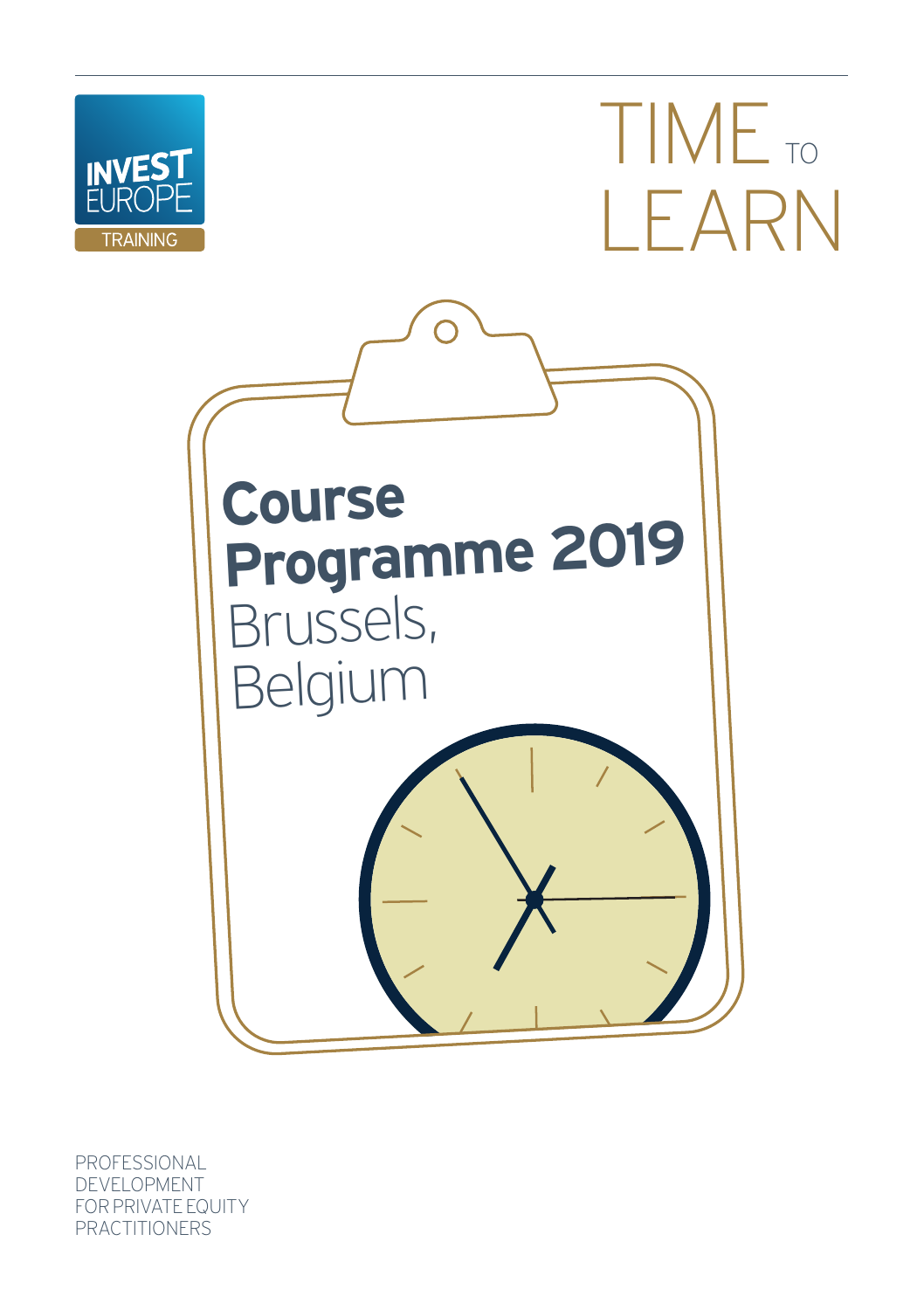



Left to right: [Our staff and students work through the course plan; Students learning the basics and make bonds with colleagues from around the world: Two students get a focused training session.]

**Foundation courses for junior staff of up to 2 years in the industry**

## **FOUNDATION FOR SUPPORT STAFF**

**Overview:** Executive assistants and office managers are introduced to key industry definitions and to the investment cycle via a combination of lecture and a bespoke game. **Key topics:** What is private equity and venture capital, partnership set up, portfolio building, building of a deal, value-adding stage, exit stage and raising of a next fund. **Frequency of course:** Twice a year, May/ June and November **Size:** 15 **Audience:** Support staff who has recently joined the firm (up to 2 years). **Cost:** Invest Europe Members €960 + VAT; Non-members €1370 + VAT.

**FOUNDATION FOR VENTURE CAPITAL INVESTMENT PROFESSIONALS**

**Overview:** Junior investment professionals are introduced to best practices during the full investment cycle by industry experts. **Key topics:** Fund structuring, fund marketing, deals & deal structuring, valuation, exits, firm management, IP rights, corporate venturing. **Frequency of course:** Twice a year, June and November **Size:** 15-18 **Audience:** Investment team members who recently joined the firm (up to 1 year). **Cost:** Invest Europe Members €2065 + VAT;

Non-members €2970 + VAT.

## **FOUNDATION IN FINANCE & ADMINISTRATION**

**Overview:** Middle and back office personnel (fund controllers, accountants) are introduced to key topics of interest. **Key topics:** Accounting for private equity, fund structuring, valuations, reporting from an investor point of view, performance from an investor point of view, professional standards and AIFMD update.

**Frequency of course:** Once a year, October **Size:** 15-18

**Audience:** Finance team members who recently joined the firm (up to 2 years) **Cost:** Invest Europe Members €2085 + VAT; Non-members €2990 + VAT;

"Sound expertise and experience of the presenters. Quality participants. Fun atmosphere – sharing spirit. Very professional impression overall. The dinner was a nice and useful initiative."

## **Caroline Bergaud**

Fundraising course participant

"Very informative, to the point, provides useful and practical knowledge."

**Begona Aguilera** Fundraising course participant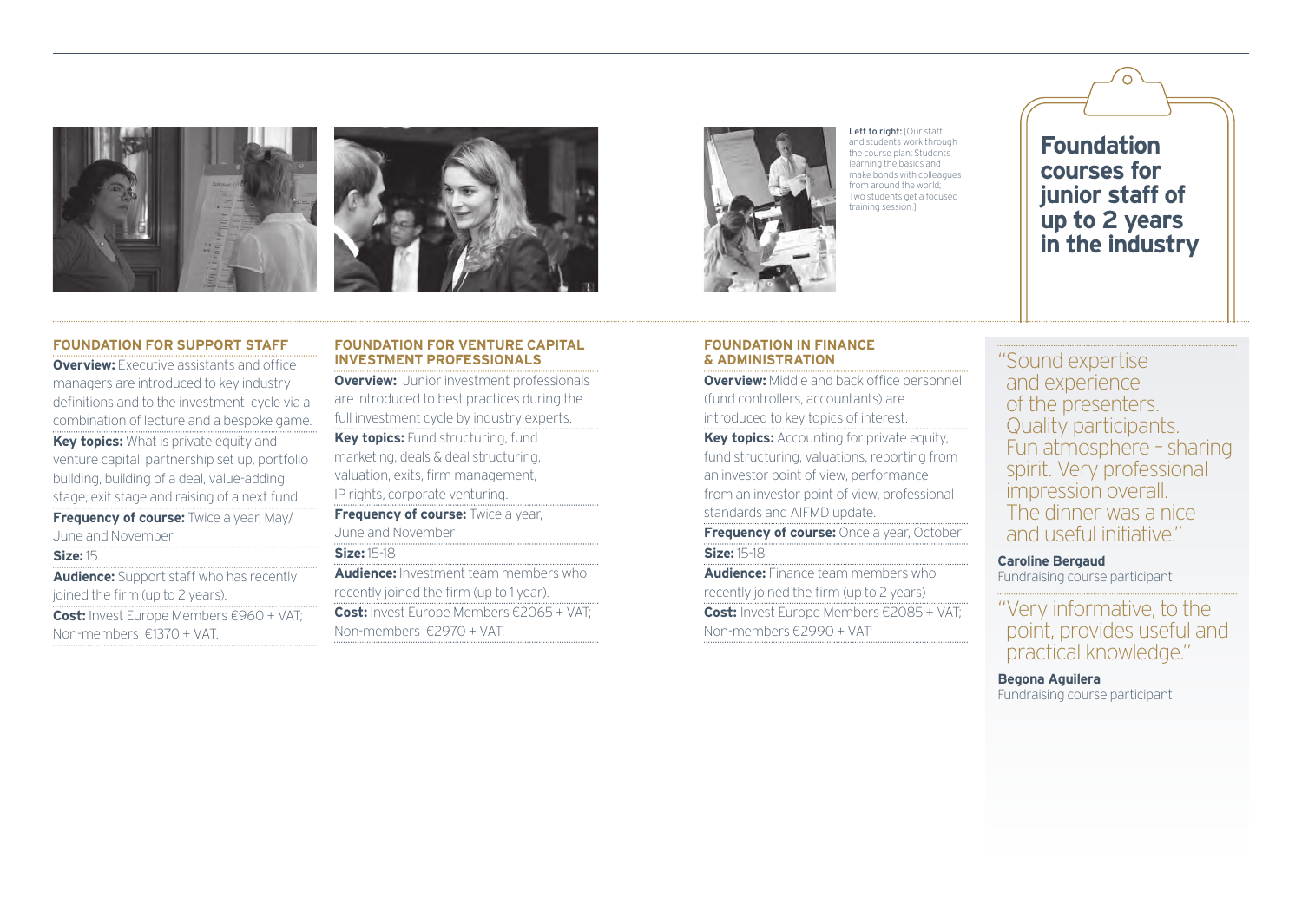

Left to right: [Learning in small groups to feed into the wider programme; Students informally discuss their ideas in an open platform; Teachers are available throughout the day to help.]



#### **FINANCIAL MODELING**

**Overview:** Best practice in building forecast models from the underlying business drivers and translating them into a fully integrated forecast of income statement, balance sheet and cash flow statement.

**Key topics:** Performing historical financial analysis, strategy and industry analysis, how to structure and build a forecast model, forecasting income statement, forecasting the balance sheet, forecasting the cash flow statement, balancing the balance sheet. **Frequency of course:** Once a year,

# April/May

**Size:** 15-18

**Audience:** Professionals involved in building financial models to evaluate investment opportunities, including financial accountants, controllers, CFOs, portfolio managers, investment managers, associates and analysts. The prerequisites of this course are basic excel, finance and accounting skills. **Cost:** Invest Europe Members €1600 + VAT; Non-members €2215 + VAT.

#### **FUNDRAISING & INVESTOR RELATIONS**

**Overview:** A discussion platform for best practices in investor relations and fundraising, including a session on fundraising regulation.

**Specialised** 

**courses**

**Key topics:** What is investor relations (IR), managing relations with existing Investors, pre-marketing to potential Investors, messaging teach-in – elevator pitch, pre-marketing presentation, fundraising presentation, the fundraising process, negotiating the PPA, fundraising regulation.

## **Frequency of course:** Once a year,

May/June

**Size:** 15-18

**Audience:** Investor relations managers, CFOs and Investment managers in charge of this role.

**Cost:** Invest Europe Members €1600 + VAT; Non-members €2215 + VAT.

"Barry was an engaging speaker. The interactive nature of the course kept it interesting. Geat illustrations and examples. The patient coaching was much appreciated."

#### **Georgina Sines**

Legal & Regulatory course participant

"Yes, very informative and presented in an interesting way. Good mix of talks, discussions and interactive exercises."

**2016 course participant** Legal & Regulatory course participant **BUILDING & MANAGING BOARDS**

**Overview:** A discussion platform for investment professionals where they exchange best practices of building and managing a board of directors.

**Key topics:** Role of the board and key individuals, legal definitions and core legal duties, key legal risks, board processes and performance review, case study on conflict resolution, power and influence. managing cultural differences.

## **Frequency of course:** Once a year, May **Size:** 12-15

**Audience:** Investment managers who sit or are about to sit on a board of directors. **Cost:** Invest Europe Members €1450 + VAT; Non-members €2065 + VAT.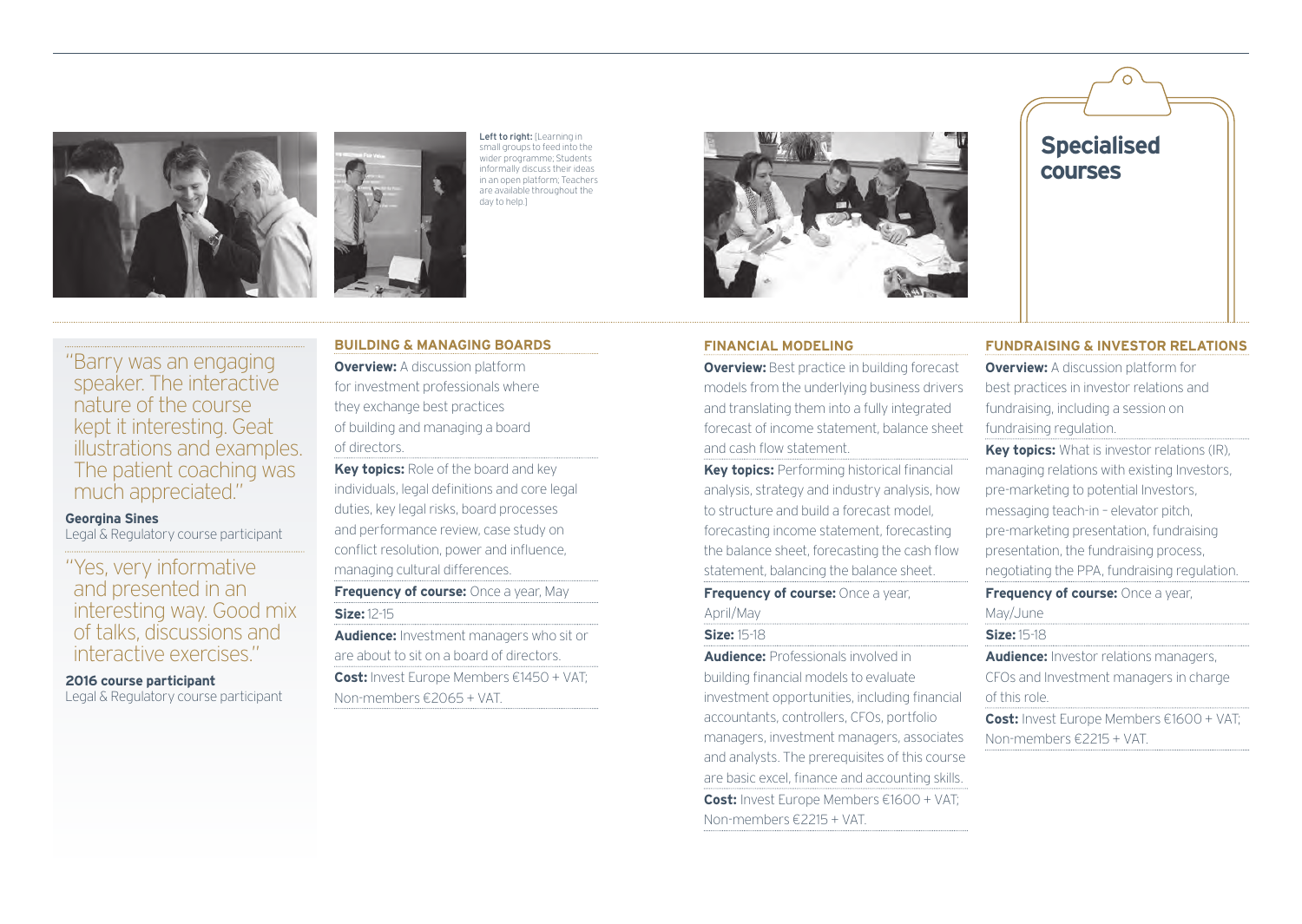## **OUR PARTICIPATING MEMBERS ARE LOCATED WORLD-WIDE**

**Canada** 



 $\bullet\bullet\bullet$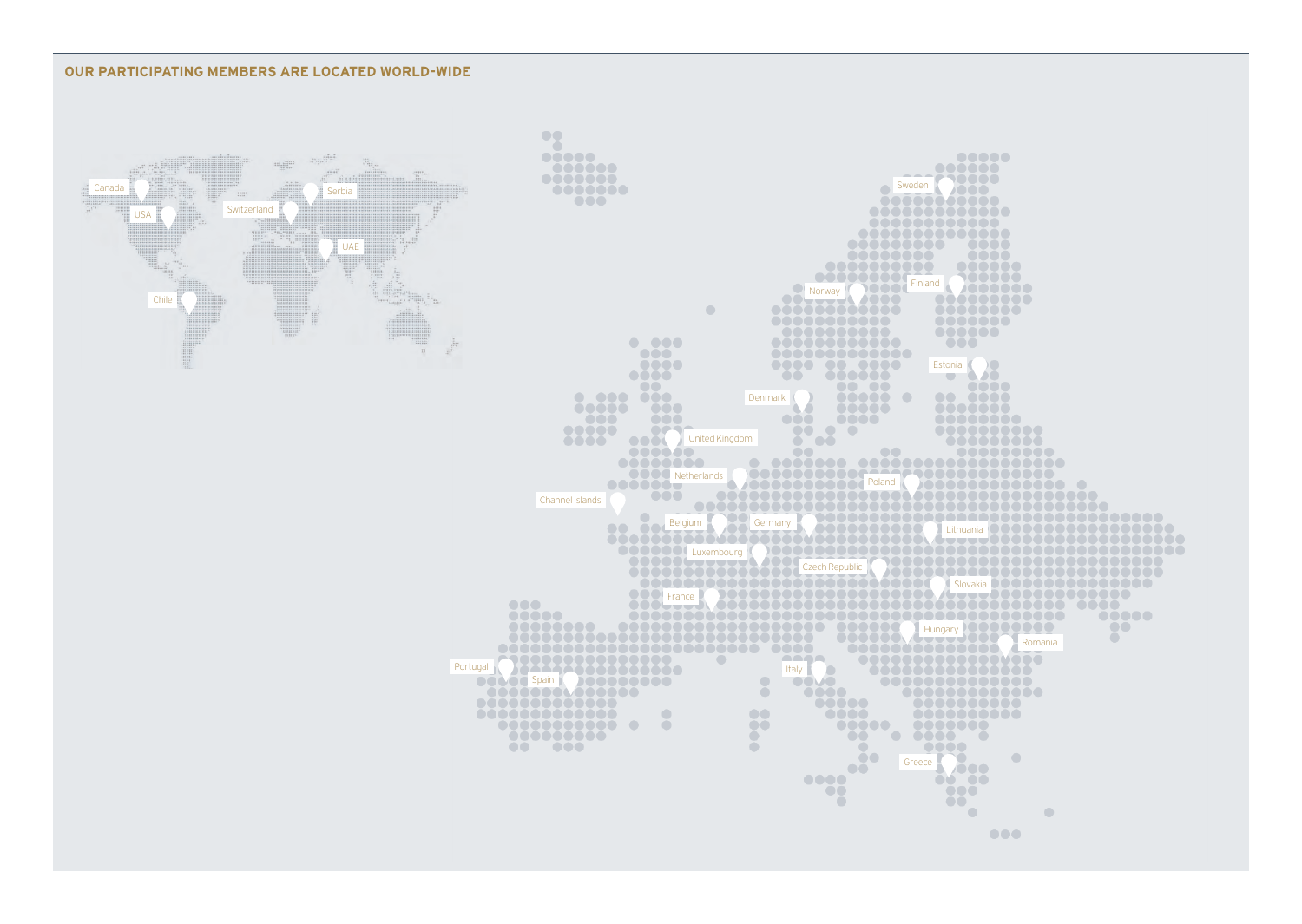



Learning in the class and building friendships outside of it can be an enriching experience for our members.]

## **FUND STRUCTURING**

**Overview:** A detailed overview of the factors influencing the choice for a specific private equity and venture capital fund structure which is tax neutral, flexible and wellunderstood by the market.

**Key topics:** Available structures, making the right choice between different vehicles in different jurisdictions, marketing restrictions; regulatory and tax landscape – onshore or offshore, marketing to European LPs, the role of the depositary, rules on remuneration, recent tax changes; legal agreements – key provisions of the LPA, market trends, fundraising steps.

**Frequency of course:** Twice a year, March and September

## **Size:** 20-25

**Audience:** Private equity practitioners who wish to expand their knowledge on fund structuring and be updated on recent trends and the regulatory and tax landscape. **Cost:** Invest Europe Members €800 + VAT; Non-members €1140 + VAT.

## **FUND SECONDARY TRANSACTIONS**

**Overview:** A detailed overview of the process and legal documentation of a secondary transaction from the buyer's, seller's and GP's point of view. **Key topics:** Overview of the secondary

market and transactions, process and legal documentation , sale and purchase agreement, typical hot topics in negotiations, GP-led transactions.

**Frequency of course:** Once a year, February **Size:** 15-18

**Audience:** Secondary buyers, secondary sellers, fund managers as they have to manage the transfer process, advisors and other professional service providers who are involved in secondary transactions. **Cost:** Invest Europe Members €800 + VAT; Non-members €1140 + VAT.

#### **INTEGRATING RESPONSIBLE INVESTMENT**

**Overview:** A discussion platform for integrating responsible investment practices into the operations of the private equity and venture capital firm.

**Key topics:** Conduct of business – GP-level ESG integration and what constitutes a good ESG policy; investment due diligence – environmental, health and safety, social, governance, and litigation risk aspects; fundraising – LP questions and requirements on ESG, marketing documentation and legal agreements, etc; monitoring of portfolio companies on ESG and disclosing ESG information to LPs.

**Frequency of course:** Once a year, October **Size:** 15-18

**Audience:** GPs and LPs seeking to understand the GP investment processes from the ESG perspective, including investment professionals, COOs, CFOs, GCs, IR professionals, fundraising team and ESG officers.

**Cost:** Invest Europe Members €1450 + VAT; Non-members €2065 + VAT.

"Great instructor – very experienced in PE & valuations; very good organisation with the offsite dinner and drinks and training and sightseeing; fun group and great network opportunity."

**Specialised** 

**courses** continued

# **Christian Lauterbach**

Financial modelling participant

"The course was good for networking and meeting people; well-organised."

**Lisa Mongle** Valuation Guidelines participant

"The course provides a good overview and practical examples; very good planning and presentation."

**Cornelia Gänsicke** Valuation Guidelines participant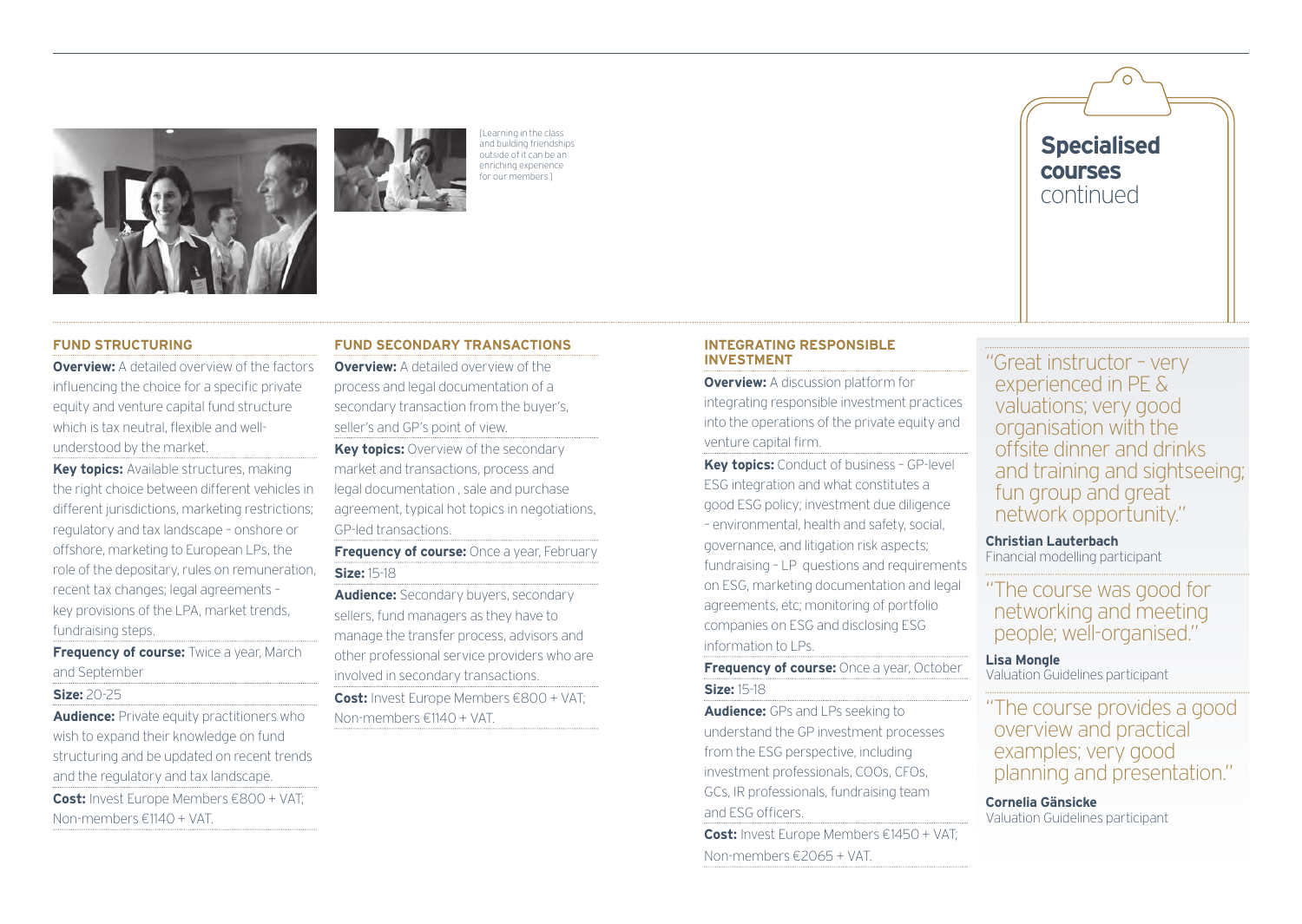



Left to right: [Students] come from all corners of the world to take our courses; Training courses come with written hand-outs for future reference; Training involves both structured classes and one-on-one discussion.]



"Being new to the industry, I learned a lot in a short period of time. The course was very informative and easy to follow with plenty of interaction between speakers and participants. We were encouraged to think of issues from all angles."

**Caroline Roderer**

Foundation for VC professionals participant

## **IPEV VALUATION GUIDELINES**

**Overview:** Discussion of the **IPEV Valuation** Guidelines, focusing on valuation case studies in both venture and buyout, followed by a discussion of the Investor Reporting Guidelines from the LP point of view. **Key topics:** Background to the International Private Equity Valuation Guidelines, industry update, principles of valuations – IPEV methods, case studies, market, economic and practical considerations; rationale, overview and content of the Investor Reporting Guidelines, reporting from an investor point of view.

**Frequency of course:** Once a year, May **Size:** 15-18

**Audience:** Practitioners involved in valuation and reporting in the private equity and venture capital industry, financial officers from private equity companies, fund of funds or service providers.

**Cost:** Invest Europe Members €1450 + VAT; Non-members €2065 + VAT

## **NEGOTIATIONS**

**Overview:** Private equity professionals are introduced to key negotiation tactics, how to use them and how to respond to them effectively. The emphasis is on negotiation practice – both solo and in groups.

**Key topics:** Power (learn proven negotiation tactics), Preparation, Practice (one-on-one negotiations in PE, group negotiations in PE, re-enact own case studies)

**Frequency of course:** Once a year, November

#### **Size:** 12-15

**Audience:** Private equity practitioners who want to build on their negotiation techniques. **Cost:** Invest Europe Members €1600 + VAT; Non-members €2285 + VAT.

### **REGULATORY & LEGAL TRAINING**

**Overview:** A discussion of the regulatory and legal framework of our industry focusing on the AIFM directive and the Invest Europe Handbook of Professional Standards.

**Key topics: Regulatory environment -**AIFMD scope, authorization and registration process, third country funds and fund

**Specialised courses** continued

managers; fundraising and structuring, guide to marketing in the EEA for third country AIFs and AIFMs; fund management and portfolio company provisions; ongoing compliance requirements – transparency, capital requirements, depositary, valuation, remuneration; financial crime and responsible investing.

**Frequency of course:** Once a year, March/April

**Size:** 15-18

**Audience:** Private equity practitioners with both operational knowledge and an understanding of the investment process, who want to expand their knowledge of changing European laws and regulations. Non-EU managers seeking to market into Europe will benefit from the regulatory training, especially looking into passporting. **Cost:** Invest Europe Members €2210 + VAT; Non-members €3170 + VAT